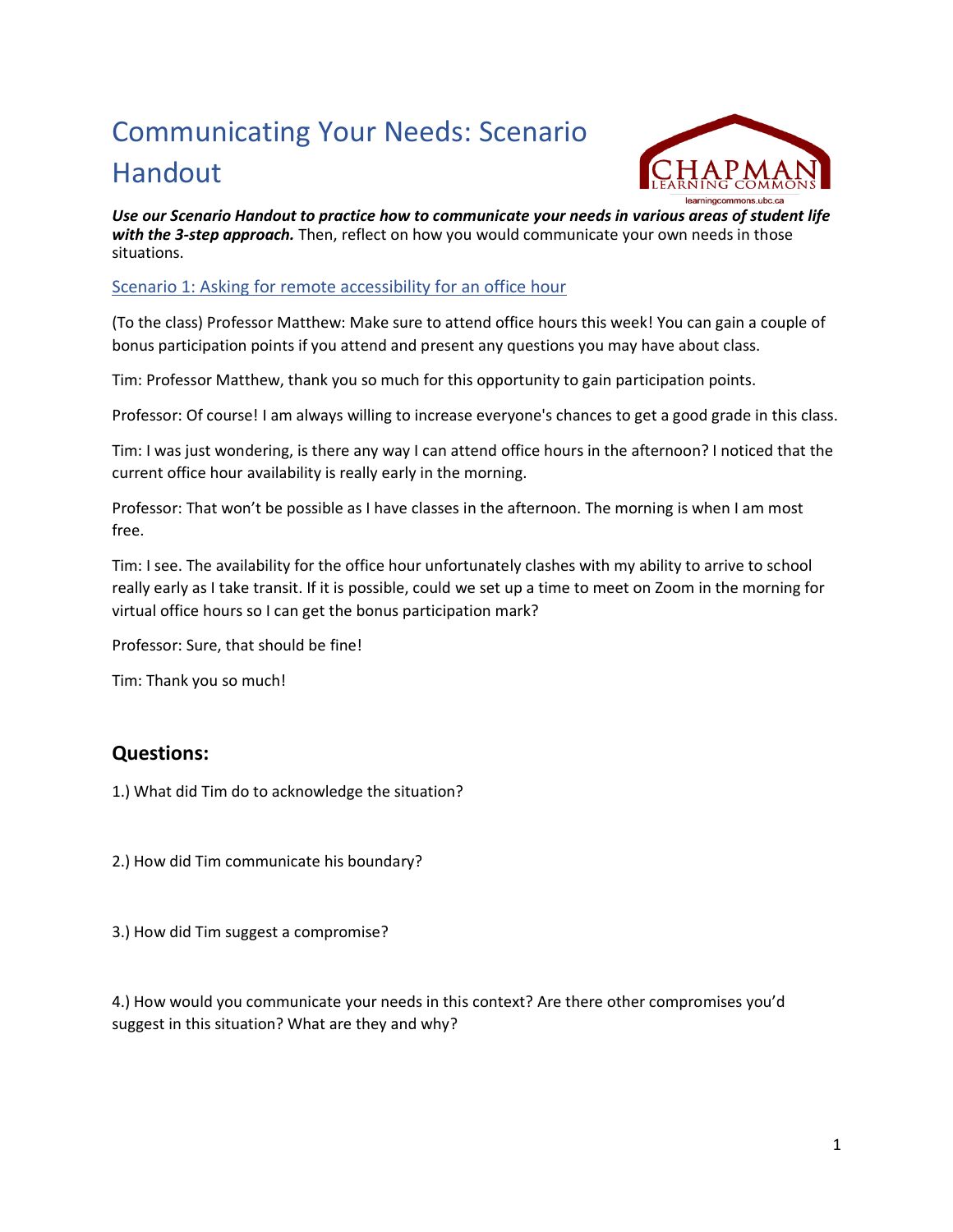#### Scenario 2: Feeling under the weather and not wanting to invite people over

Melanie: I can't believe today is the last day of classes! We are thinking of doing something fun to celebrate!

Christie: Oh! What were you planning?

Melanie: We were thinking a movie night! Could we use your projector again like last time?

Christie: Oh, that sounds like so much fun. Honestly, usually I would be fine with having you all over, but I am not really feeling like it tonight.

Melanie: What! Why? You have to be there though!

Christie: I am just feeling under the weather.

Melanie: It's not as fun without you! Please come!

Christie: I am not feeling up for it tonight, but have a great time. You can always use my projector though, if you want?

Melanie: Okay! I'll come by later and pick it up? We will miss you, let me know if you need anything.

Christie: Thanks!

### **Questions:**

1.) What did Christie do to acknowledge the situation?

2.) How did Christie communicate her boundary?

3.) How did Christie suggest a compromise?

4.) How would you communicate your needs in this context? Are there other compromises you'd suggest in this situation? What are they and why?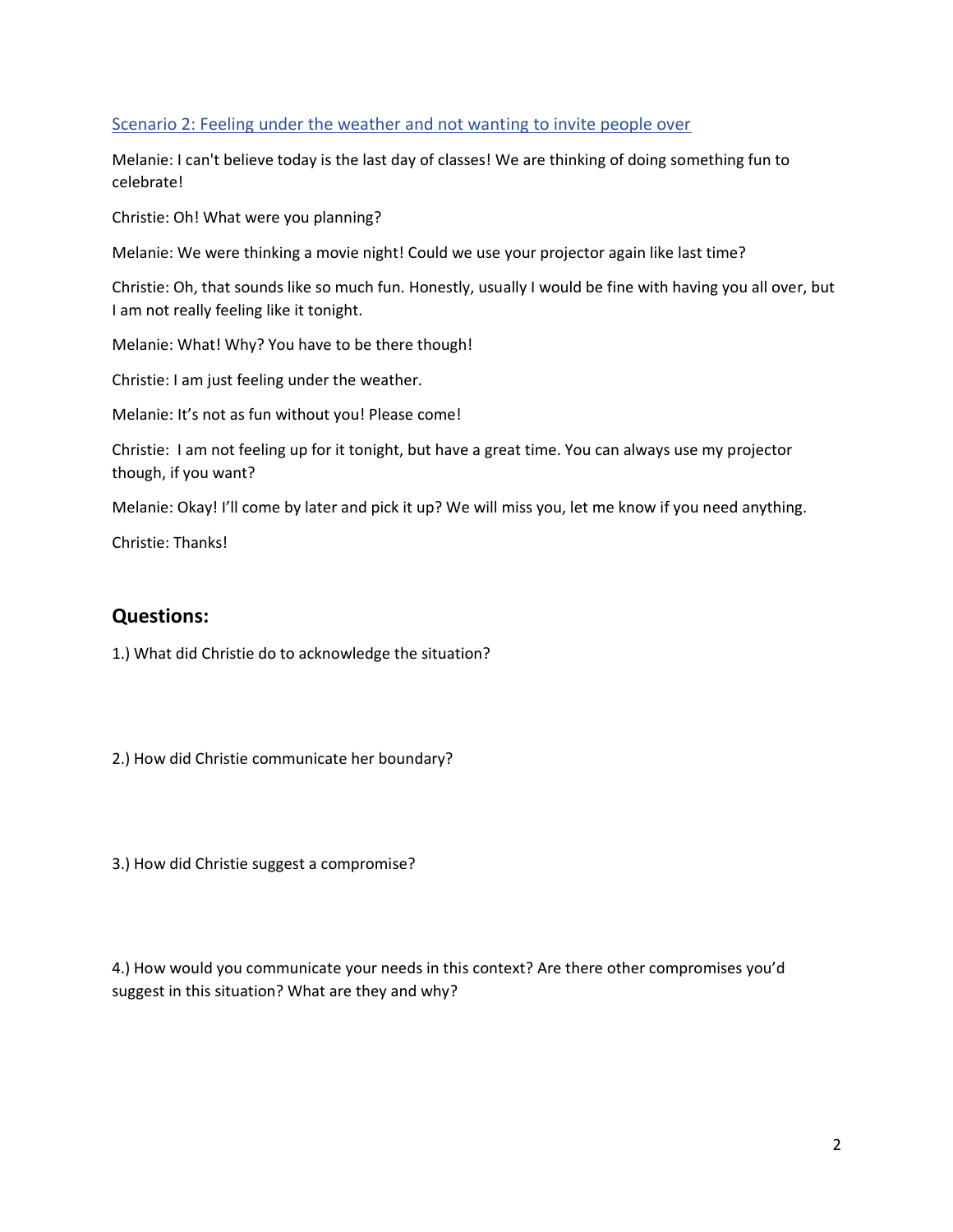#### Scenario 3: Talking to your roommate about shared chores

Now that you've had some practice with analyzing situations, let's practice how you can incorporate this into your own communication. Following the ACT approach, write 1-3 things that you could communicate to address the situation. If you feel stuck, use the word bank as a template or as inspiration.

#### **Scenario: You and your roommate have a shared chores plan, but recently you've noticed that their tasks have gone uncompleted. How would you approach the situation?**

#### **1. Acknowledge the situation.** What has happened here?

|             | <b>Positives</b>                    | <b>Negatives</b>             |
|-------------|-------------------------------------|------------------------------|
| Word        | Thank you for doing X               | X might have been forgotten  |
| <b>Bank</b> | I recognize you have already done Y | Based on Z, it seems like we |
|             | I appreciate you saying Z           | misunderstood each other     |

- •
- •
- •

#### 2. **Communicate your boundary.** What is your need, how does the situation make you feel, etc.

| Word        | This makes me feel X                | X isn't working for me     |
|-------------|-------------------------------------|----------------------------|
| <b>Bank</b> | I would like for us to do Y instead | I need you to stop doing Y |

- •
- •
- •

3. **Try to meet them halfway.** If you're able to suggest a solution or compromise, give them options.

| Word<br><b>Bank</b> | Could you do half of X today?<br>How about we schedule a time to<br>work on Y together? | Do you have needs of your own?<br>Maybe we can find a compromise. |
|---------------------|-----------------------------------------------------------------------------------------|-------------------------------------------------------------------|
|---------------------|-----------------------------------------------------------------------------------------|-------------------------------------------------------------------|

- •
- •
- •